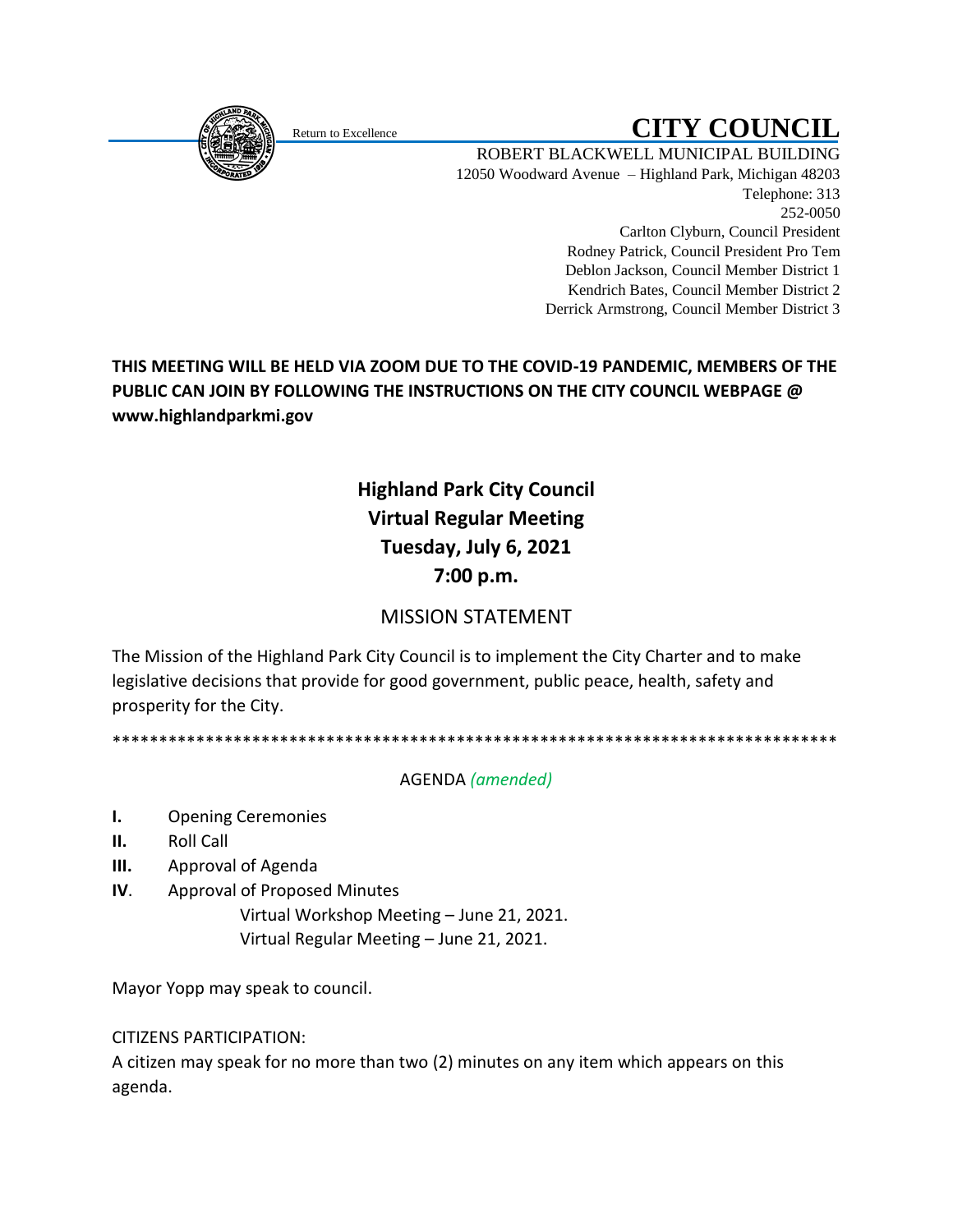#### **V. CITY CLERK:**

Resolution to approve rates of pay for election workers and establishment of polling places for the August 3, 2021 Special Primary election.

#### **VI. CITY ADMINISTRATOR:**

- a. Resolution authorizing 2021 Capital Improvement Bonds.
- b. Resolution authorizing 2021 Waterworks System Limited Tax General Obligation Bonds.
- c. Resolution authorizing Second Amendment of Emergency Loan Note (General Obligation Limited Tax) 2013-14 Series I.

#### **VII. CITY COUNCIL:**

- a. Fire Department Report.
- b. Highland Park Substantial Default Letter of Possession.
- c. Resolution to Establish a Marihuana Regulatory Commission in the City of Highland Park.
- d. Resolution Retaining Bodman PLC as 3<sup>rd</sup> Party Independent Attorney to assist City Council in obtaining the Contractual information between the City of HP and Ajax Paving Industries, Inc. and for Potential Litigation related to that contract if necessary and allocating and approving funds for same.
- e. Compensation Commission Officers Submission. Resolution retaining Bodman PLC as 3<sup>rd</sup> party independent attorney to assist City Council and Councilman Rodney Patrick in representing the City Council and Councilmember Patrick in the Quo Warrantor Action brought by Temeko Manica.

#### **VIII. COMMUNITY DEVELOPMENT/REAL ESTATE:**

- a. Resolution to accept the MSHDA Round 6 Neighborhood Enhancement program (NEP) grant.
- b. Resolution to sell the vacant commercial side lot at 53 Victor to the adjacent property owner at 65 Victor.
- c. Resolution to sell the vacant residential side lot at 142 Louise to the adjacent property owner at 144 Louise.
- d. Resolution to sell the vacant residential side lot at 63 Pilgrim to the adjacent property owner at 55 Pilgrim.
- e. Resolution to sell the vacant residential side lot at 185 Richton t the adjacent property owner at 181 Richton.
- f. Resolution to sell the vacant residential side lot at 45 Doris to the adjacent property owner at 47 Doris.
- g. Resolution to sell the vacant residential side lot at 350 Moss to the adjacent property owner at 348 Moss.
- h. Resolution to sell the vacant residential side lot at 233 Pilgrim to the adjacent property owner at 229 Pilgrim.
- i. Resolution to sell the vacant residential side lot at 140 Avalon to the adjacent property owner at 142 Avalon.